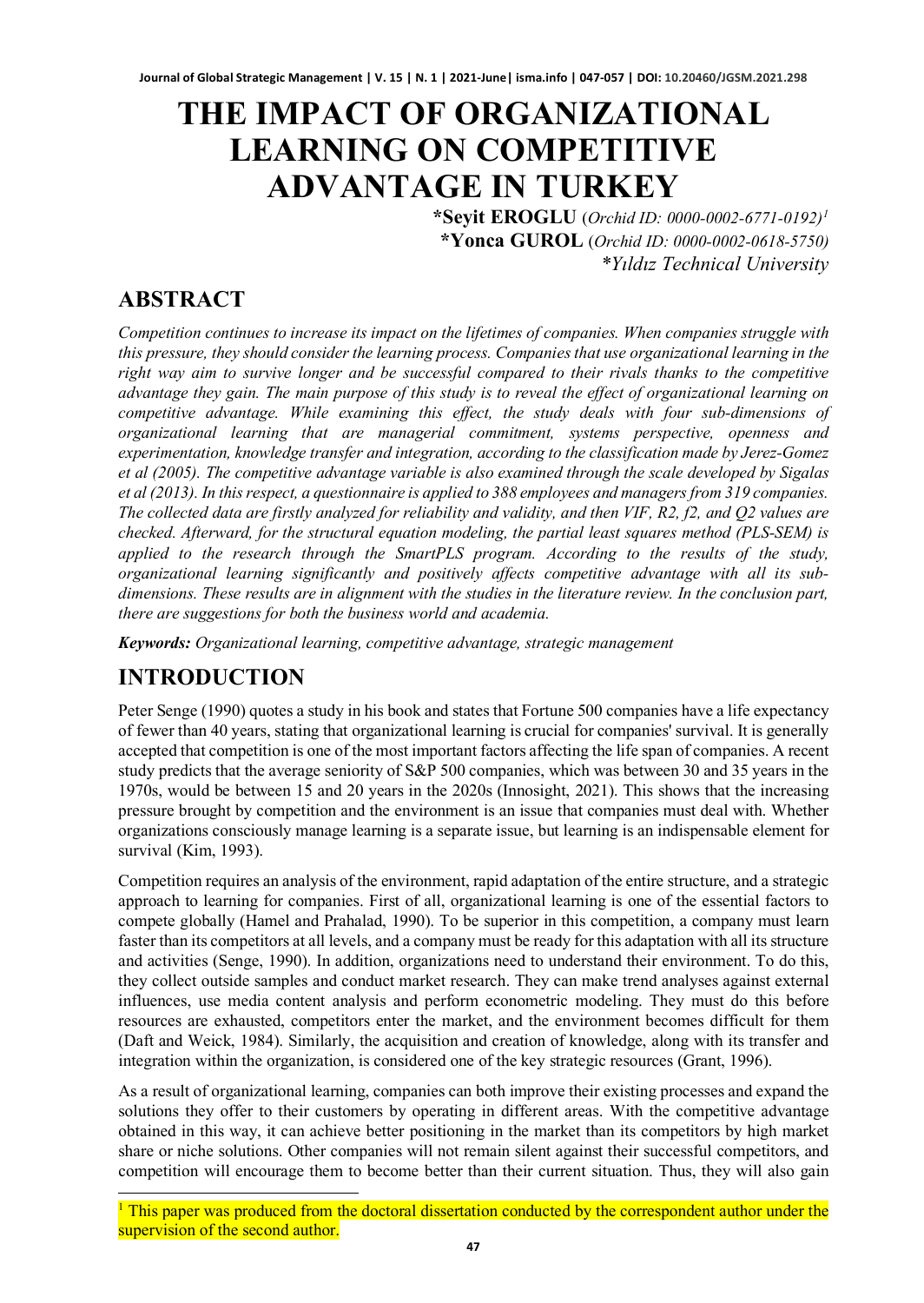material and moral returns (Lim, 2010). Companies that are still standing and able to maintain their position despite all these efforts of their competitors have a competitive advantage (Porter, 1985). Companies start to learn when competition begins and continues. Those who gain sustainable competitive advantage will have come a long way in organizational learning (Simon, 1991). All these perspectives show us that organizational learning is closely related to the concept of competitive advantage.

# **LITERATURE REVIEW**

# **Organizational Learning**

Organizational learning has found its place in academia as a field of study that increases its importance over time with the influence of the environment and competition. It has sometimes been examined in psychological approaches (Daft and Weick, 1984), and sometimes it has been discussed within the scope of Organization Theory (Senge, 1990). In the following years, it has been discussed from strategic management and competitive advantage perspectives by academic circles (Grant, 1996). As a result of the studies, it is revealed that organizational learning is a fundamental element in order to compete in global markets (Hamel and Prahalad, 1990).

The concept of learning can be defined as the development of an individual's capacity to take effective actions (Kim, 1993). In terms of organizations, learning starts from the individual (Senge, 1990). However, compared to individual learning, organizational learning is a more complex phenomenon than just adding together individual learning of its members (Argyris and Schön, 1978; Hedberg, 1981; Kim, 1993).

Learning in organizations occurs as single-loop learning after errors are found and then corrected. Once existing goals, values, plans, and rules are questioned, double-loop learning is achieved (Argyris and Schön, 1978). Double-loop learning will enable organizations to replace inadequate norms with new priorities. In this respect, learning will take place by transforming new information into different reproducible behaviors (Argyris and Schön, 1978).

According to another view, organizational learning is achieved by bringing together individual actions in shared mental models (Kim, 1993). While these individual actions turn into organizational actions over time, they begin to receive some environmental reactions. The cycle is completed when these reactions affect individual reactions within the organization (March and Olsen, 1975).

The importance of acquiring and transferring knowledge has also found its place in academia. Organizational learning begins with the acquisition of knowledge by individuals, continues with the transformation and transfer of knowledge, and is completed by placing it in the organizational culture (Hedberg, 1981). The creation and distribution of knowledge constantly create internal changes in the organization, and in this case, reflections occur at the cognitive and behavioral levels. These changes are regular developments that must be constantly maintained (Fiol and Lyles, 1985).

In this respect, organizational learning can be defined as the creation, acquisition, dissemination, and integration of knowledge while modifying its behaviors and reflecting new cognitive behaviors (Jerez-Gomez, Céspedes-Lorente & Valle-Cabrera, 2005). Organizational learning should be supported by management (Williams, 2001). A collective consciousness should be created by transferring it to the members of the organization correctly (Senge, 1990); otherwise, employees who do not have a common vision will not contribute (Kim, 1993). In the development of organizational knowledge, the transfer and adoption of knowledge manifest itself as a critical element (Nonaka and Takeushi, 1995). As can be seen, organizational learning has attracted the attention of researchers over the years and this important concept has been examined with its different dimensions.

In addition to the results of the studies, the scale developed by Jerez-Gomez et al. (2005) was used in this study, taking into account the complex and multidimensional nature of the concept. The scale in this study was also evaluated empirically in Spanish companies in the chemical sector. There are four sub-dimensions in the scale, which are managerial commitment, systems perspective, openness and experimentation, and knowledge transfer and integration.

# **Competitive Advantage**

In today's globalizing world, competition among businesses is one of the most important concepts taken into consideration. As a result of this competition, companies firstly try to survive and then strive for gaining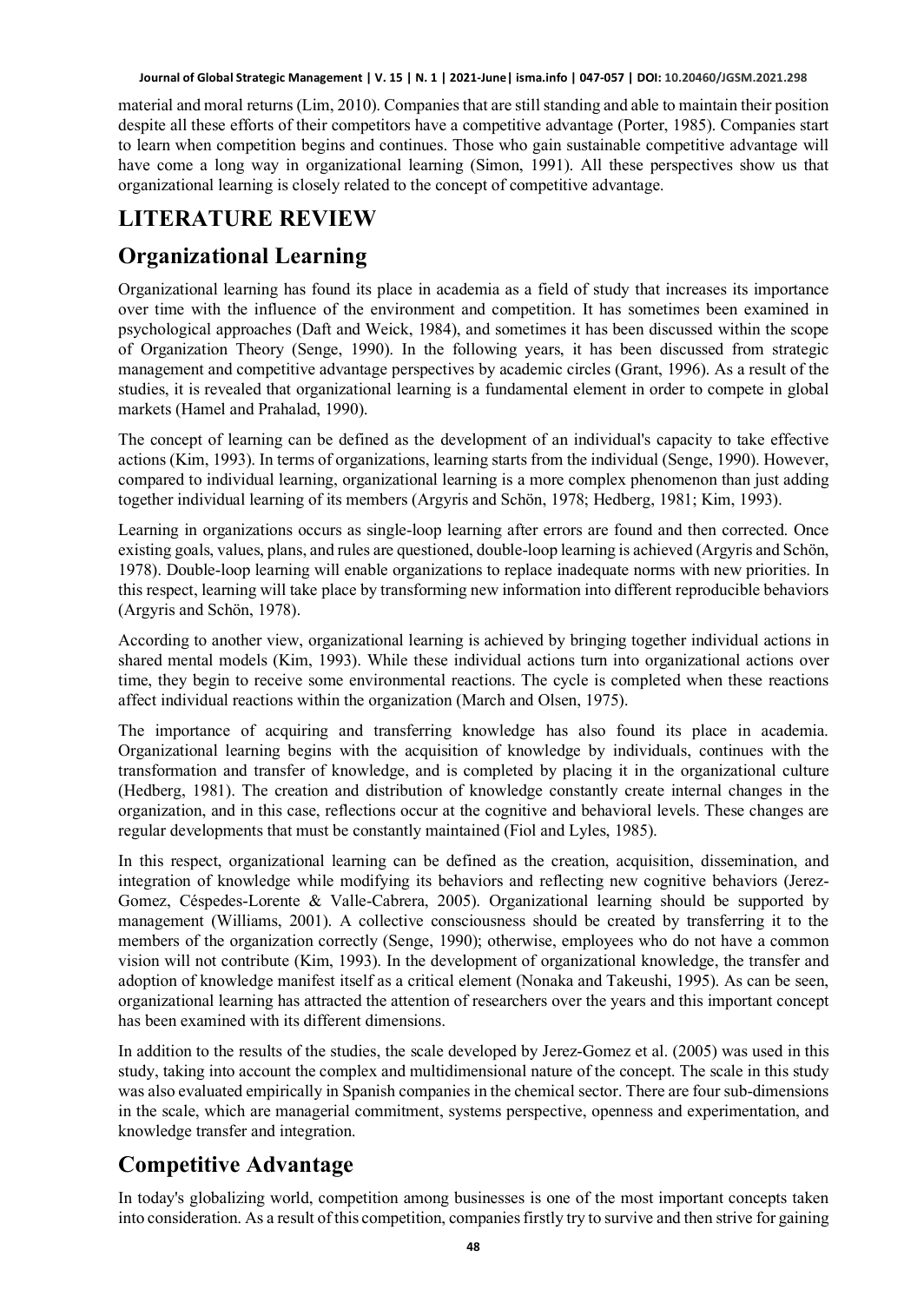an advantage in order to reach successful outcomes. Competitive advantage is an important element for the success of the business (Porter, 2015). By promoting different products and services along with improving current activities, companies can gain a competitive advantage. At this point, it is possible to target a high market share or focus on a niche market. As it could be seen, these activities in terms of gaining competitive advantage are the points to carry the companies forward. It is tried to reach the demands of the customers in various ways.

Expecting competitors to remain silent once they realize the competitive advantage of their rivals would be naive. They will immediately analyze the developments and will start to take action in this way. Porter (1985) asserts that sustainable competitive advantage can be mentioned if the business can still survive despite all these actions and counter moves from competitors. Sometimes, a competitive advantage can be obtained because current and future competitors cannot implement the strategy of the company (Barney, 1991). However, in some cases where the activity is started at the same time, there may be situations where the competitive advantage is lost (Barney and Hesterly, 2008).

According to some academics, the benefits of competition are not mentioned enough (Krugman, 1994). A competitive environment drives businesses to think, learn and develop more. As a result, cumulative improvements in products and services occur. In addition, it is thought that competition will contribute to progress when directed towards a common goal within the enterprise and synergies can be achieved with external cooperation. However, competition is sometimes favored by management due to the motivational effects. For individuals, the competition provides access to financial opportunities and intangible factors such as prestige and popularity (Lim, 2010). Another highlighted critical point is that competition is beneficial not only when it starts or during the process, but also when it is completed especially in terms of organizational learning (Simon, 1991).

The concept of competitive advantage is a dynamic process that provides superiority to competitors, and this superiority manifests itself with higher returns or potential (Lynch, 2000; Grant, 2008). Generating creative ideas and finding new methods after innovative actions provide a competitive advantage (Porter, 1990). Competitive advantage can be gained by making advantageous sales agreements compared to competitors, or by offering products and services to customers with innovative methods (Eren, 2013). Competitive advantage is achieved in the long run and has continuity, diversity, and excellence (Porter, 1985).

### **Relationship between Organizational Learning and Competitive Advantage**

Increasing globalization and a competitive environment have increased the transformation necessity for companies. Organizational learning stands out as an important concept in order to manage the transformation. In this regard, there are studies on the effects of organizational learning on competitive advantage and financial performance. While the effect of organizational learning on competitiveness and financial performance was determined in a study involving 195 companies in Spain (Lopez et al., 2005), another study revealed that companies that implement organizational learning properly will compete successfully (Appelbaum and Gallagher, 2000). In a case study conducted for Algeria Telecom, it is determined that all levels of organizational learning have a positive and significant effect on competitive advantage (Hamama and Tayeb, 2020).

The study, which shows that competitive advantage plays a mediating role in the effect of organizational learning and collective human capital on firm performance, covers 237 multinational manufacturing companies operating in Malaysia and shows that sub-dimensions of organizational learning such as the acquisition, distribution and interpretation of information directly affect competitive advantage (Dass and Chelliah, 2021).

In a recent study involving 235 Chinese manufacturers, the mediating role of organizational learning in the competitive advantage of green innovation strategies, which are important in sustainability, is determined (Tu and Wu, 2021). There is also a study including 159 manufacturing companies in Spain, which shows that organizational learning, together with organizational memory, provides competitive advantage through organizational innovation and marketing innovation (Camison and Villar-Lopez, 2011). According to the results of the study, which includes a systematic review of 113 academic studies published in the world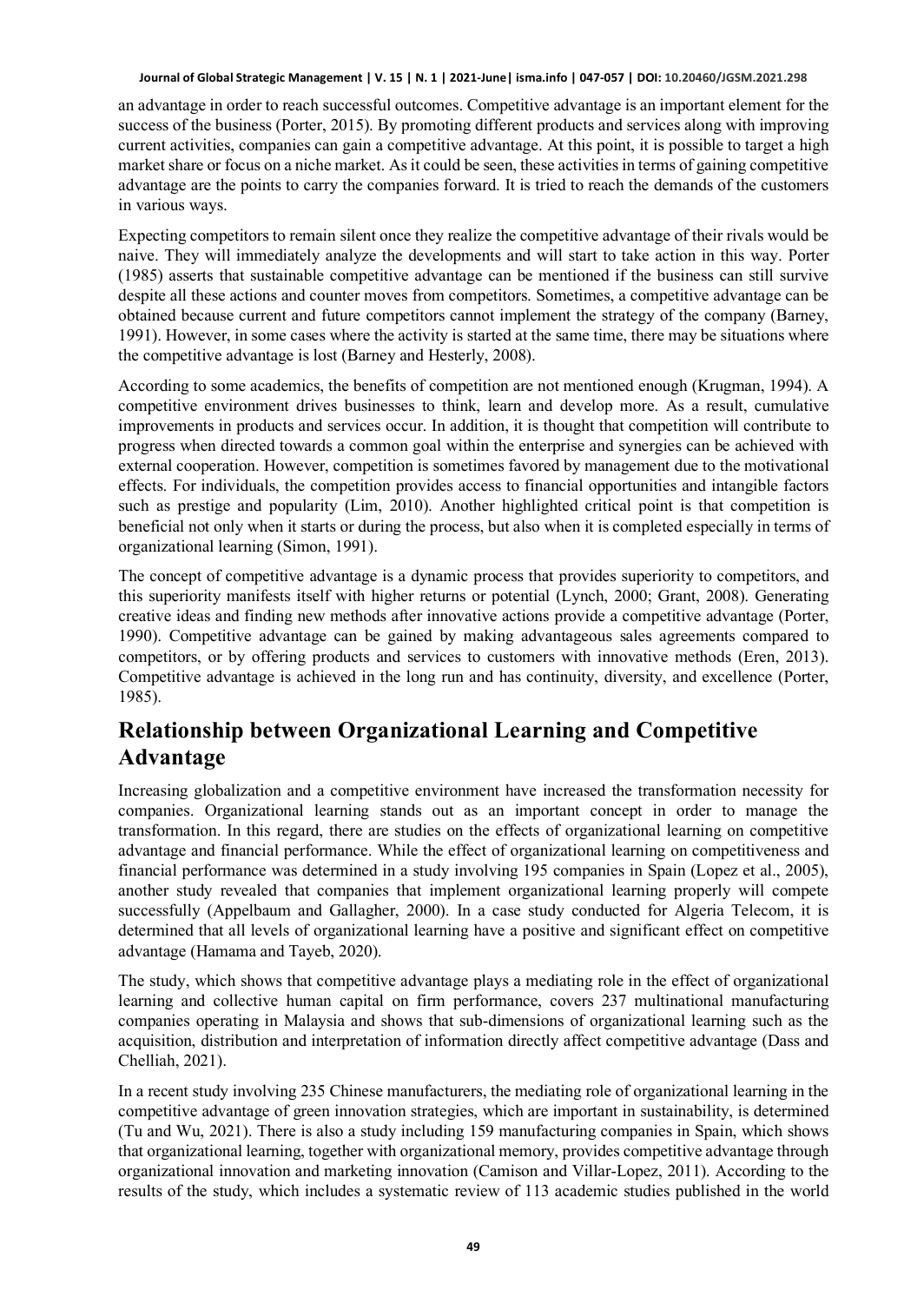between 1994 and 2020, organizational learning has a mediating role between the factors that facilitate information technologies and firm performance (Ekowati and Handriana, 2021).

The generation and transfer of knowledge in organizations are important in obtaining a competitive advantage. Competitive advantage is achieved by the internal transfer of knowledge and the prevention of its transfer to competitors. The transfer between people is easier than companies as people are more alike than companies. The inclusion of information into human interactions will positively affect internal transfer but hinder external transfer. In this respect, the basis of competitive advantage is the incorporation of knowledge in people, processes, and tasks (Argote and Ingram, 2000).

Benchmarking, one of the learning methods, is a widely accepted management tool for identifying and developing valuable marketing capabilities. According to the results of the study which is examining the benefits of comparing the marketing capabilities of high-performing firms to potential firm performance, benchmarking is a fundamental learning mechanism in defining, building, and developing the marketing capabilities of firms to achieve sustainable competitive advantage (Vorhies and Morgan, 2005).

Covering 700 firms in the UK manufacturing and service sectors, the study examines the relationship between benchmarking and organizational learning. The study shows that benchmarking contributes most to firm performance when it is used with organizational learning. Vision, training, problem-solving culture, and human resources strategy are essential components of benchmarking and organizational success. The presence of organizational learning in the firm is an indispensable element in the pursuit of superior performance (Pemberton et al., 2001).

#### **RESEARCH QUESTIONS**

This study aims to unearth how organizational learning impacts competitive advantage in terms of four subdimensions of organizational learning. As per the literature and the relationship among variables, we assume that organizational learning has a significant and positive impact on competitive advantage. Therefore, hypotheses are as follows:

H1: Managerial commitment, one of the sub-dimensions of organizational learning, has a significant and positive effect on competitive advantage.

H2: Systems perspective, one of the sub-dimensions of organizational learning, has a significant and positive effect on competitive advantage.

H3: Openness and experimentation, one of the sub-dimensions of organizational learning, has a significant and positive effect on competitive advantage.

H4: Knowledge transfer and integration, one of the sub-dimensions of organizational learning, has a significant and positive effect on competitive advantage.



**Figure 1.** Research Model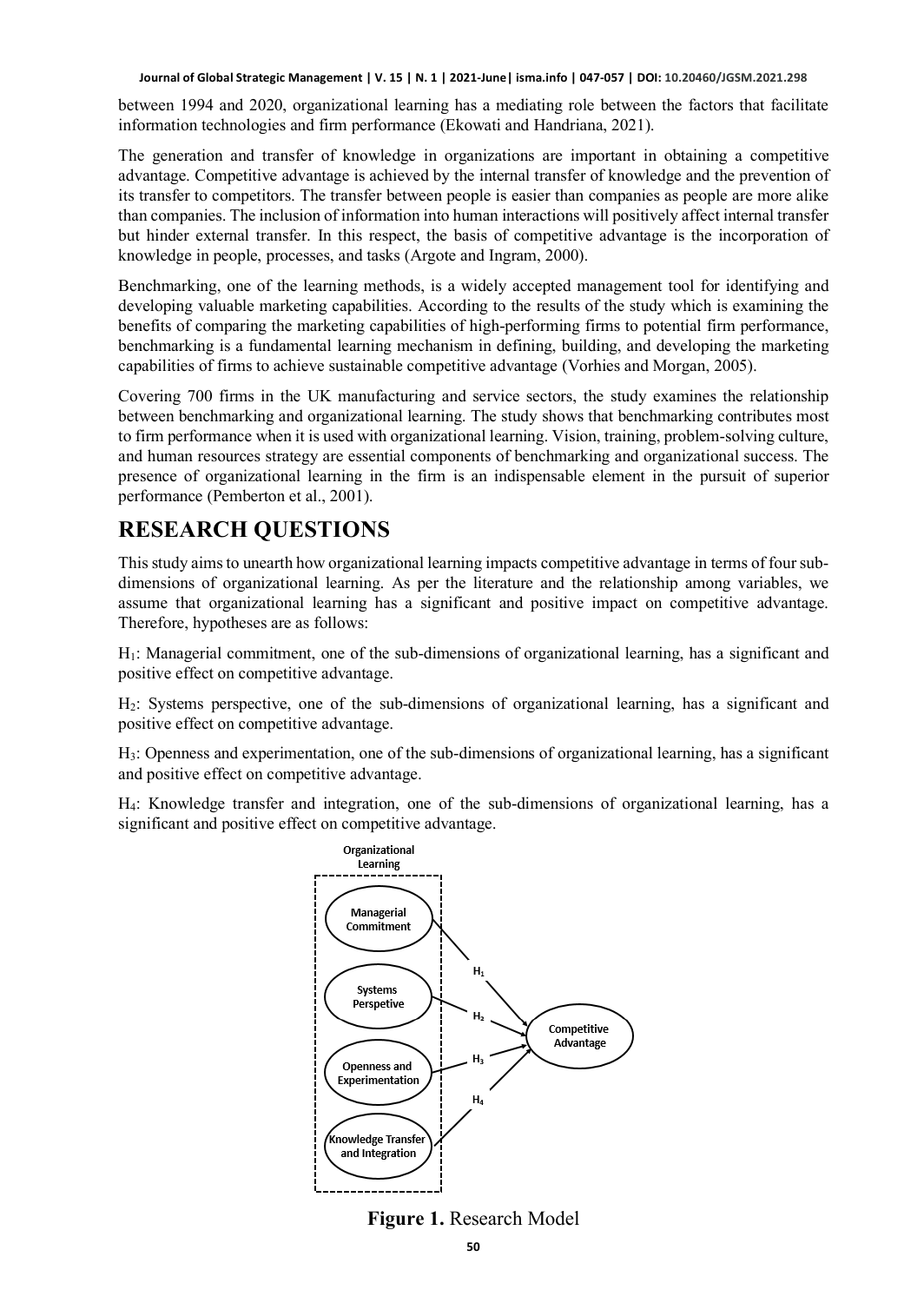# **PURPOSE OF THE STUDY**

Organizational learning is a complex phenomenon by its nature. In addition to theoretical studies and classifications on the concept, it is important to carry out empirical and quantitative studies in order to contribute to the field and reveal generalizable results. The purpose of this study is to analyze the effect of organizational learning on competitive advantage. The study is conducted in various sectors from Turkey without targeting any peculiar area. Since organizational learning and its effect on competitive advantage can be found in any industry, it is decided to include as many sectors as possible. Together with the studies conducted outside Turkey, the study will contribute to the literature by providing empirical results to come up with a generalizable conclusion. Consequently, it is aimed that the study will provide useful insights and knowledge to businesses in their strategic decisions and academia in their further research.

# **RESEARCH METHODS**

The scope of the study is comprised of employees and executives from different sectors in Turkey. Since the observation unit of the research is based on individuals, data has been collected from employees and executives. The simple random sampling method was selected in the study due to time and cost constraints. The measurement method is based on quantitative analysis, data has been collected through an online survey and the participants were tried to be reached through the links of online forms. As a result, after the removal of inappropriate answers, 388 employees and managers from 319 different companies have participated in the survey.

As for the scales, their original language is English; hence, translation from the original language to Turkish and then reverse translation has been applied. Following receiving feedback from the subject matter experts and considering cultural context, the scales have been finalized. The latent constructs are analyzed by using a five-point Likert scale ranging from strongly disagree (1) to strongly agree (5).

In order to measure organizational learning, the scale developed by Jerez-Gomez et al (2005) has been used in the study. This scale is composed of managerial commitment, system perspective, openness and experimentation along with knowledge transfer and integration with 16 questions. In measuring subdimensions, there are five questions for managerial commitment, three questions for system perspective, four questions for openness and experimentation, and four questions for knowledge transfer and integration. For competitive advantage, the scale developed by Sigalas et al (2013) has been applied in the study. This is a scale consisting of four items with one dimension. Hence, it provides a lot of convenience for employees and executives to complete their contributions.

The job profiles of the participants were examined as demographic characteristics. From this point of view, the field of study consists of the total work experience, the total experience in the company, and the level of the position within the company. According to the descriptive statistics, 70.4% of the participants have a total work experience of up to 15 years. As for the seniority level in the company, approximately 79% of the participants have been working in the company for up to 10 years. Finally, when we look at the level of positions within the company, 22.7% of the participants are in the entry-level positions, 50.8% of them are mid-level management and 26.5% of the participants are senior management.

Before starting the analysis of the research model, the reliability and validity analysis of the research model is tested. In this context, internal consistency reliability, convergent validity, and discriminant validity are examined. As a result of the analysis, since the Cronbach alpha values of all factors are greater than 0.7, it can be asserted that there is internal consistency reliability (Hair et al., 2014). To ensure convergent validity, factor loadings must be greater than 0.7, and the average variance extracted (AVE) value must be greater than 0.5 (Hair et al., 2014; Fornell and Larcker, 1981). It is seen that factor loadings are between 0.535 and 0.893 (Table 1). According to Hair et al. (2017), it is suggested that the items with factor loadings between 0.4 and 0.7 should be excluded from the measurement model if their AVE or composite reliability (CR) values are below the threshold. CR values should be greater than 0.7 to ensure composite reliability (Bagozzi and Yi, 1998). For the calculated AVE and CR values are above the threshold values, bt3 and sp3 items with factor loadings less than 0.7 are not excluded from the model. As a result, convergent validity is demonstrated.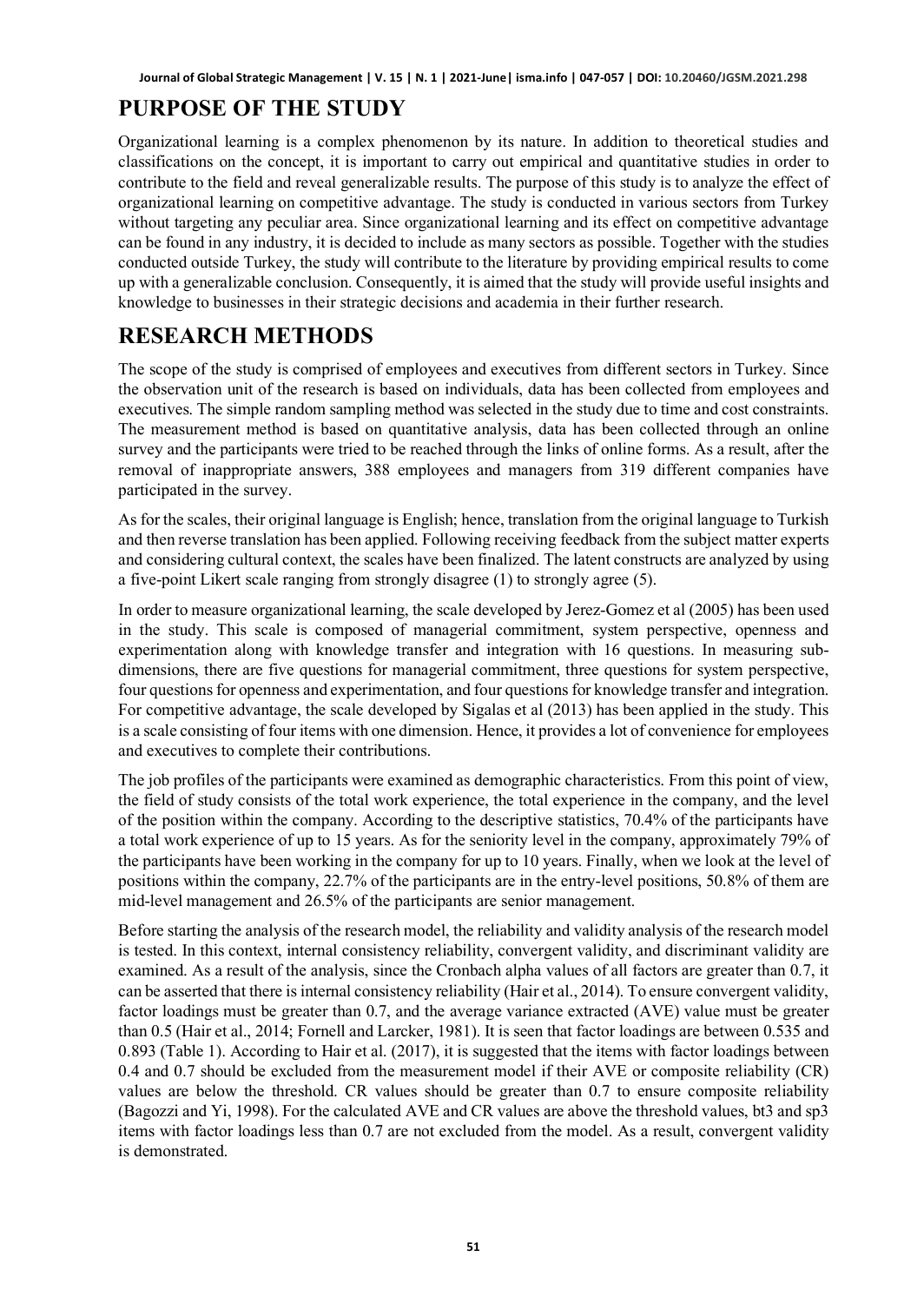| Variable                  | <b>Item</b>     | <b>Factor Loading</b> | <b>Reliability (Cronbach</b><br>Alpha) | Composite<br><b>Reliability (CR)</b> | Average<br>Variance<br><b>Extracted (AVE)</b> |  |
|---------------------------|-----------------|-----------------------|----------------------------------------|--------------------------------------|-----------------------------------------------|--|
|                           | ad1             | 0.761                 |                                        |                                      |                                               |  |
| Openness and              | ad2             | 0.805                 | 0.839                                  | 0.893                                | 0.676                                         |  |
| Experimentation           | ad3             | 0.863                 |                                        |                                      |                                               |  |
|                           | ad4             | 0.856                 |                                        |                                      |                                               |  |
|                           | bt1             | 0.826                 |                                        |                                      |                                               |  |
| Knowledge<br>Transfer and | bt2             | 0.830                 | 0.769                                  | 0.853                                | 0.599                                         |  |
| Integration               | bt3             | 0.553                 |                                        |                                      |                                               |  |
|                           | bt4             | 0.847                 |                                        |                                      |                                               |  |
|                           | sp1             | 0.893                 |                                        |                                      |                                               |  |
| Systems                   | sp2             | 0.894                 | 0.701                                  | 0.828                                | 0.628                                         |  |
| Perspective               | sp3             | 0.535                 |                                        |                                      |                                               |  |
|                           | ib1             | 0.840                 |                                        |                                      |                                               |  |
|                           | ib2             | 0.866                 |                                        |                                      | 0.705                                         |  |
| Managerial<br>Commitment  | ib3             | 0.849                 | 0.895                                  | 0.923                                |                                               |  |
|                           | ib <sub>4</sub> | 0.862                 |                                        |                                      |                                               |  |
|                           | ib5             | 0.780                 |                                        |                                      |                                               |  |
|                           | re1             | 0.875                 |                                        |                                      |                                               |  |
| Competitive               | re2             | 0.866                 |                                        |                                      |                                               |  |
| Advantage                 | re3             | 0.794                 | 0.863                                  | 0.907                                | 0.709                                         |  |
|                           | re4             | 0.831                 |                                        |                                      |                                               |  |

**Table 1.** Measurement Model Estimates

In order to determine the discriminant validity, the criteria proposed by Fornell and Larcker (1981) and the Heterotrait-Monotrait Ratio (HTMT) criteria proposed by Henseler, Ringle and Sarstedt (2015) must be sustained. The square root of the AVE values of the factors should be greater than the correlations between the factors in the research, according to Fornell and Larcker's (1981) criteria. The values in parentheses in Table 2 are the square root of AVE values. Since these values are higher than correlation values with other factors, Fornell and Larcker criteria is met.

**Table 2.** Convergent Validity Results (Fornell and Larcker Criteria)

|                         | <b>Factors</b>                     |         |         |         | 4       |         |
|-------------------------|------------------------------------|---------|---------|---------|---------|---------|
|                         | Openness and Experimentation       | (0.822) |         |         |         |         |
| $\mathbf{2}$            | Knowledge Transfer and Integration | 0.478   | (0.774) |         |         |         |
| 3                       | Competitive Advantage              | 0.434   | 0.384   | (0.842) |         |         |
| $\overline{\mathbf{4}}$ | Systems Perspective                | 0.419   | 0.432   | 0.432   | (0.792) |         |
| 5                       | Managerial Commitment              | 0.501   | 0.430   | 0.443   | 0.498   | (0.840) |

HTMT criteria is defined as the ratio of the average of the correlations of all items in the study to geometric means of the correlations of variable items. Henseler et al (2015) assert that the HTMT value should be less than 0.9 while mentioning that HTMT value should be less than 0.85 for the variables that are far away from each other. As per Table 3, since all HTMT values are less than threshold values, it could be stated that discriminant validity is provided.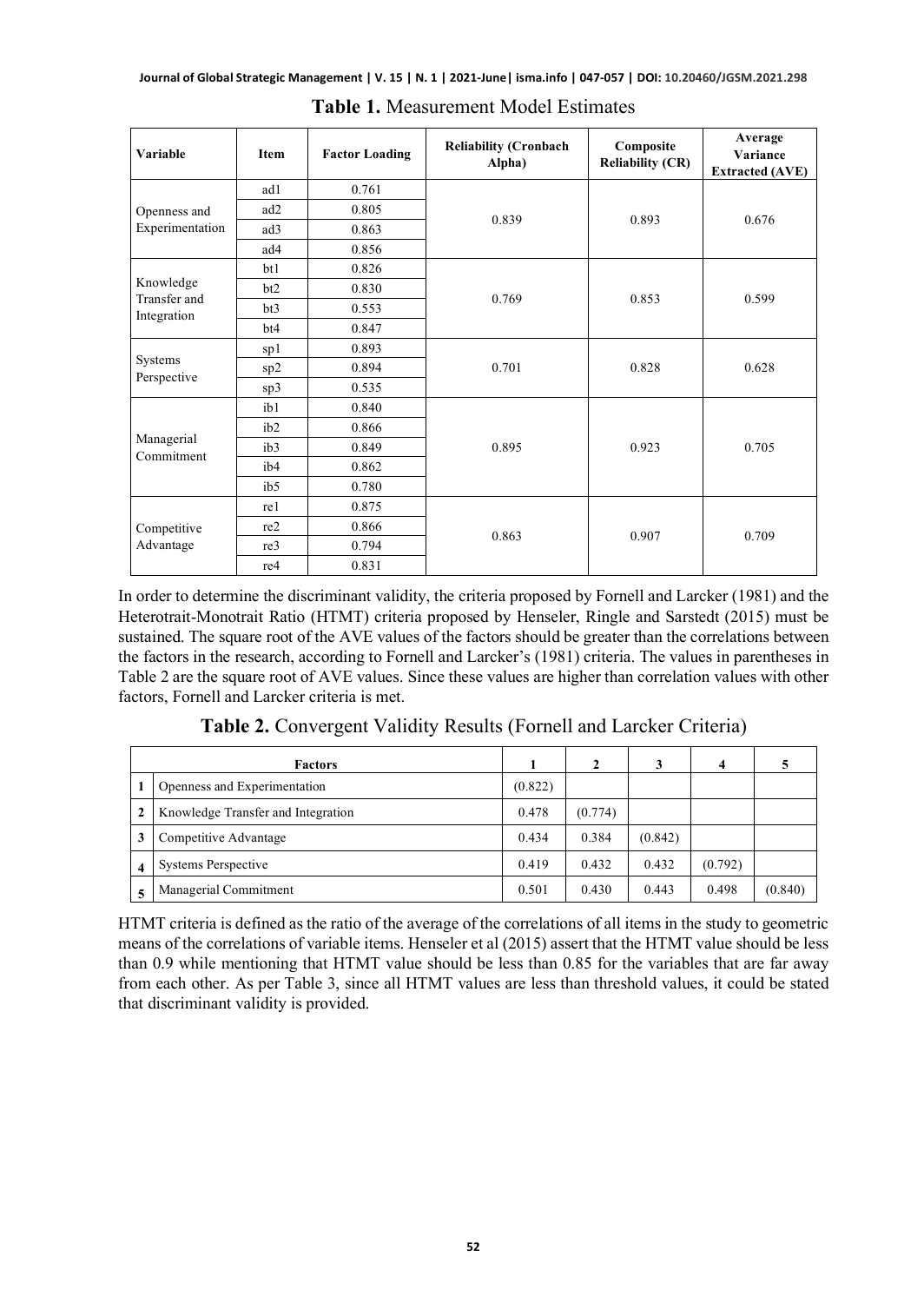|              | <b>Factors</b>                     |       | 2     |       | 4     |  |
|--------------|------------------------------------|-------|-------|-------|-------|--|
|              | Openness and Experimentation       |       |       |       |       |  |
| $\mathbf{2}$ | Knowledge Transfer and Integration | 0.573 |       |       |       |  |
| 3            | Competitive Advantage              | 0.503 | 0.463 |       |       |  |
| 4            | Systems Perspective                | 0.518 | 0.544 | 0.522 |       |  |
|              | Managerial Commitment              | 0.574 | 0.505 | 0.497 | 0.594 |  |

| Table 3. Convergent Validity Results (Henseler et al. Criteria) |
|-----------------------------------------------------------------|
|-----------------------------------------------------------------|

The structural equation modeling to test the hypotheses developed for this study is demonstrated in Figure 2. For the structural equation modeling, the partial least squares (PLS-SEM) is applied in the research by using SmartPLS 3.2.9 statistical package. During the analysis, the PLS algorithm is used for path coefficients,  $R^2$ ,  $f^2$ , and linearity while Blindfolding analysis is utilized for estimating power ( $Q^2$ ). The research results can be found in Table 4 for these values.

**Table 4.** Research Model Coefficients

| <b>Factors</b>                     |                       |       | $\mathbb{R}^2$ | f <sup>2</sup> | $\Omega^2$ |
|------------------------------------|-----------------------|-------|----------------|----------------|------------|
| Openness and Experimentation       |                       | 1.538 |                | 0.035          |            |
| Knowledge Transfer and Integration |                       | 1.454 | 0.304          | 0.014          | 0.208      |
| Managerial Commitment              | Competitive Advantage | 1.583 |                | 0.034          |            |
| Systems Perspective                |                       | 1.472 |                | 0.040          |            |

If we check for variance inflation factor (VIF) values in Table 4, these values are between 1.472 and 1.583 so that they are less than the threshold value of 5. Hence, it can be stated that there is no collinearity issue among the variables (Hair et al., 2014). As for the  $R^2$  value of the model, the organizational learning subdimensions can explain 30.4% of the variance of the competitive advantage.



**Figure 2.** Structural Equation Model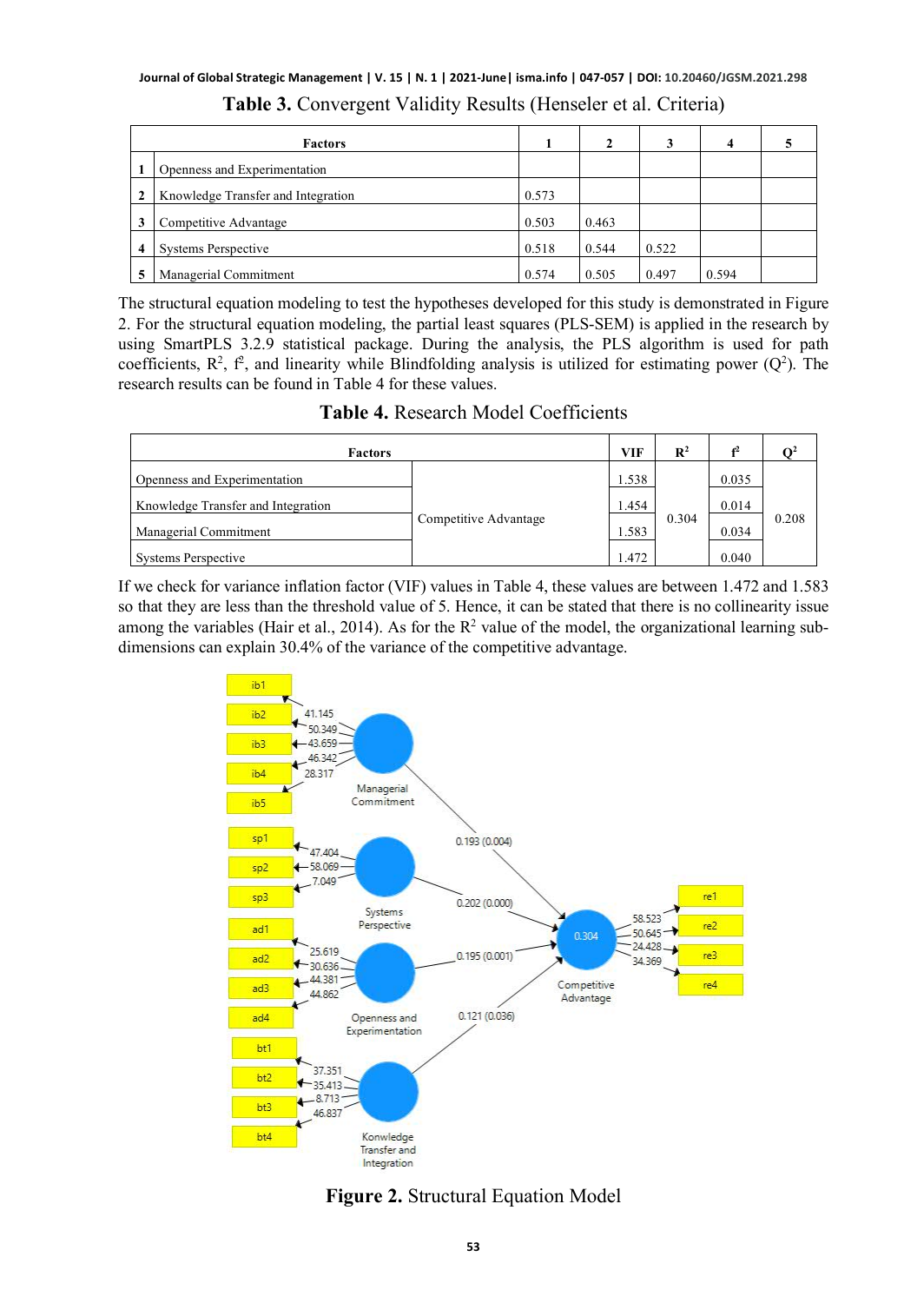Another important aspect of Table 4 is related to the effect size coefficient  $(f^2)$ . According to Cohen (1988), the effect size coefficient is low if it between 0.02 and 0.15. It is considered as a medium if it is located between 0.15 and 0.35 while it is regarded as high for ≥0.35. It is declared that there is no effect in case the value is less than 0.02 (Sarstedt, Ringle and Hair, 2017). Therefore, openness and experimentation  $(f^2=0.035)$ , managerial commitment  $(f^2=0.034)$  and systems perspective  $(f^2=0.040)$  have low effect on the competitive advantage. However, knowledge transfer and integration ( $f^2$ =0.014) does not have any impact on the competitive advantage as per the effect size coefficient.

In order to state that the research model has an estimating power for the endogenous variables, calculated estimating power coefficients of the endogenous variables  $(Q^2)$  should be greater than zero (Hair et al., 2014). As the  $Q^2$  value in Table 4 is 0.208 which is higher than zero, it could be asserted that the research model has the estimating power for the competitive advantage.

# **FINDINGS**

Bootstrapping is used to evaluate the significance of path coefficients by taking 5,000 subsamples in order to estimate t-values. The analysis is conducted based on the 95% confidence level while the hypothesis testing and structural relationship could be seen in Table 5. According to the results, managerial commitment has a significant and positive effect  $(\beta=0.193; \text{ p}=0.004<0.05)$  on competitive advantage; therefore,  $H_1$  is supported. The other supporting findings are t-value (2.881), greater than 1.96, and the standardized beta value that lies on the confidence interval of 0.058 and 0.324.

It has been found out that systems perspective positively and significantly (β=0.202; p=0.000<0.05) affects competitive advantage and leading to support of  $H_2$ . Since t-value is the highest (3.501) and p-value is the smallest (0.000) compared to other independent variables, it can be said that systems perspective have the strongest effect on competitive advantage. This finding is parallel with the effect size coefficient because systems perspective again has the largest  $f<sup>2</sup>$  value concerning other sub-dimensions of organizational learning.

Similarly,  $H_3$  is supported since openness and experimentation has a significant and positive impact  $(\beta=0.195; p<0.05)$  on competitive advantage. Openness and experimentation has the second strongest effect on competitive advantage since t-value  $(3.237)$ , the standardized beta value  $(0.195)$ , and the effect size coefficient ( $f^2$ =0.035) are similarly the second largest value among independent variables.

Lastly, even though the p-value of knowledge transfer and integration is 0.036, it is still less than the 0.05 threshold value; hence this relationship is significant. Since the effect is also positive ( $\beta$ =0.121), H<sub>4</sub> is also supported as one of the findings of this study. In parallel with the effect size coefficient finding ( $f^2$ =0.014), the effect of knowledge transfer and integration is the weakest one on competitive advantage. This finding can be supported with the lowest t-value (2.093) and the standardized beta value (0.121) along with the highest p-value (0.036) concerning other factors.

| Hypo-<br>theses | <b>Independent Variable</b>               | Dependent<br>Variable    | Standar-<br>dized | <b>Standard</b><br><b>Deviation</b> | t Value | p Value | %95<br>Confidence<br>Interval |
|-----------------|-------------------------------------------|--------------------------|-------------------|-------------------------------------|---------|---------|-------------------------------|
| H <sub>1</sub>  | Managerial Commitment                     | Competitive<br>Advantage | 0.193             | 0.067                               | 2.881   | 0.004   | 0.058; 0.324                  |
| H <sub>2</sub>  | <b>Systems Perspective</b>                | Competitive<br>Advantage | 0.202             | 0.058                               | 3.501   | 0.000   | 0.086; 0.311                  |
| H <sub>3</sub>  | and<br><b>Openness</b><br>Experimentation | Competitive<br>Advantage | 0.195             | 0.060                               | 3.237   | 0.001   | 0.077:0.314                   |
| $H_4$           | Knowledge Transfer and<br>Integration     | Competitive<br>Advantage | 0.121             | 0.058                               | 2.093   | 0.036   | 0.010; 0.235                  |

**Table 5.** Hypothesis Testing

# **CONCLUSION**

As studies show, increasing competition makes the survival of companies even more difficult. Change is inevitable for companies due to the environment and they try to keep up with this change by learning. Companies that have adopted organizational learning develop themselves in every moment of competition and firstly survive with the advantage they have gained and then carry out successful results. According to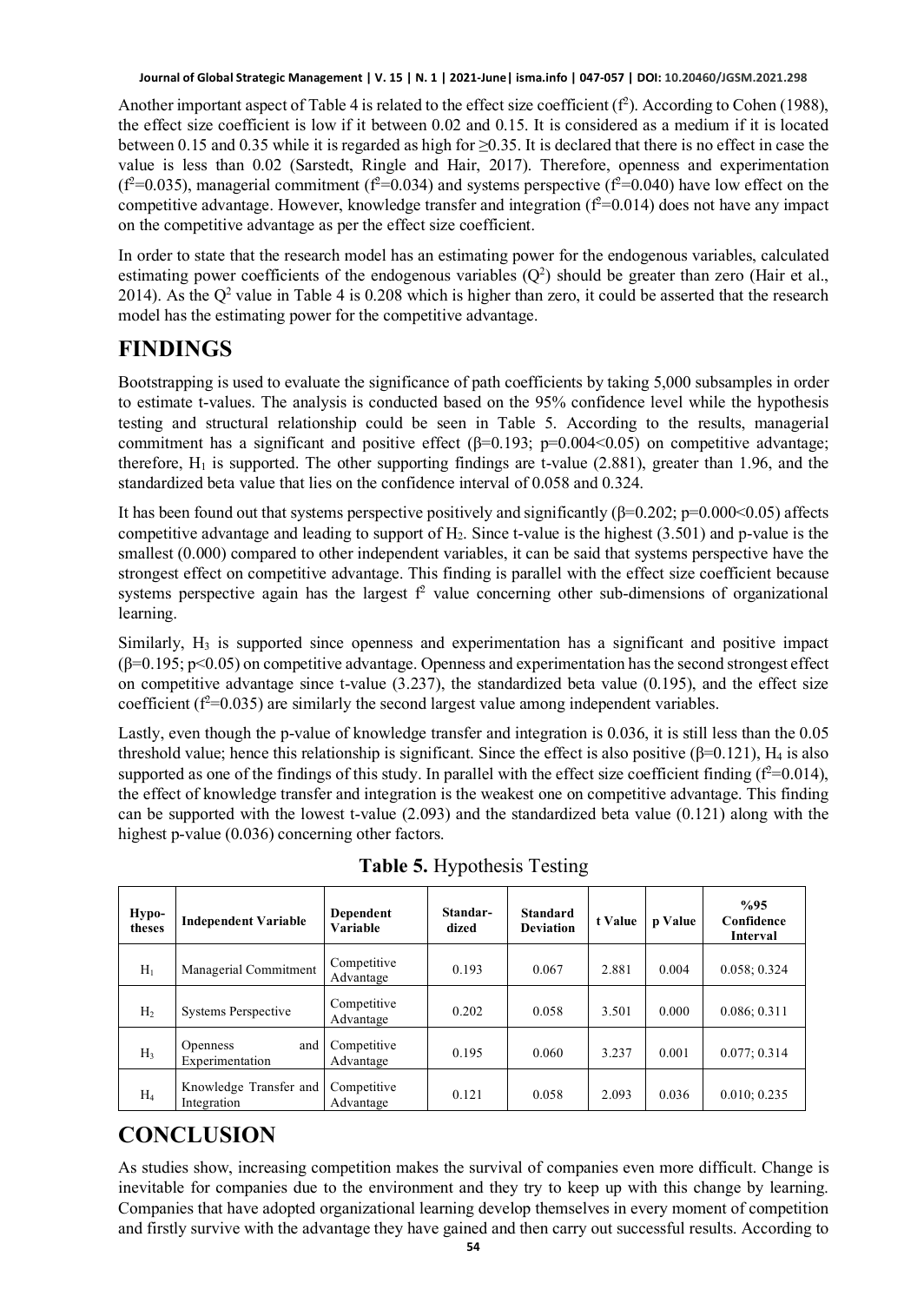the research model formed after the literature review, hypotheses were proposed and the research model was tested empirically with the survey.

According to the findings, organizational learning, whose sub-dimensions are managerial commitment, systems perspective, openness and experimentation along with knowledge transfer and integration, significantly and positively affects competitive advantage. The strongest effect among sub dimensions is with systems perspective and this is parallel with the ideas of Senge (1990) since he indicates that systems thinking is the most important aspects in terms of observing the whole system. Employees with a system perspective make a positive impact on the competition by making decisions not only for their departments but also for the benefit of the whole company, with a holistic point of view. Openness and experimentation has the second strongest effect on competitive advantage and this demonstrates that employees who learn by experimenting in an open environment make a more positive contribution to the company by innovative ideas. The openness could be linked with benchmarking which is fundamental learning mechanism outside company. Benchmarking affects competitive advantage (Vorhies and Morgan, 2005) and firm performance (Pemberton et al., 2001) and it can be implemented in an open system. And then, managerial commitment is also useful to gain competitive advantage and that could be explained by high job satisfaction and motivation. Thanks to managerial commitment, better performance of employees provides a competitive advantage. The weakest effect is with knowledge transfer and integration and it is almost above the threshold as per the empirical findings. According to the literature, inclusion of the information is going to increase competitive advantage (Argote and Ingram, 2000); therefore, this finding is compatible with theoretical background.

It has been supported by various studies in the literature that organizational learning affects competitive advantage. There are studies stating that organizational learning directly affects competitive advantage (Appelbaum and Gallagher, 2000; Hamama and Tayeb, 2020). These findings support the outputs of this study via different ways in different times. In addition to the direct effect, in other studies examining the mediation effect, there are also studies in the literature where organizational learning directly affects competitive advantage (Tu and Wu, 2021; Dass and Chelliah, 2021) or indirectly (Camison and Villar-Lopez, 2011). As a result of them, the theoretical infrastructure is established and the results of this study support this infrastructure.

The study aims to contribute to the practical testing of the conceptual framework by applying them in various sectors of Turkey. It is one of the important results of the study that companies whose competitors are both from local and global will gain a competitive advantage if they invest in organizational learning due to the increasing pressure. It has been revealed that investments made towards the four sub-dimensions discussed in the study will bring positive results related to the competitive advantage.

First of all, it is the system perspective that has the strongest impact in the study, and it can be said that the managers' bringing a holistic system perspective to their employees is the first investment for their companies to be made in order to gain competitive advantage. Employees will provide high added value if they act with the whole company in their minds. Since the secondary effect comes from openness and experimentation, it can be said that participation with democratic management is important in terms of providing an opportunity for employees to influence. An employee who can get ideas from outside, apply them without hesitation and who is given responsibility will naturally take his company one step ahead of the competition. It is seen that ensuring managerial commitment is an area that can be invested for companies considering to gain competitive advantage. The fact that knowledge transfer and integration has the least impact shows that it is a better option for companies to internalize the knowledge by producing it internally, rather than taking the knowledge from outside and then disseminating.

Future work may be done with different variables and structures. In addition, the effects of mediator and moderator variables in these new structures will also contribute to the literature and business life. Although a single-term analysis is made in this study, conducting longitudinal analysis in order to come up with more generalizations can be done regarding the results.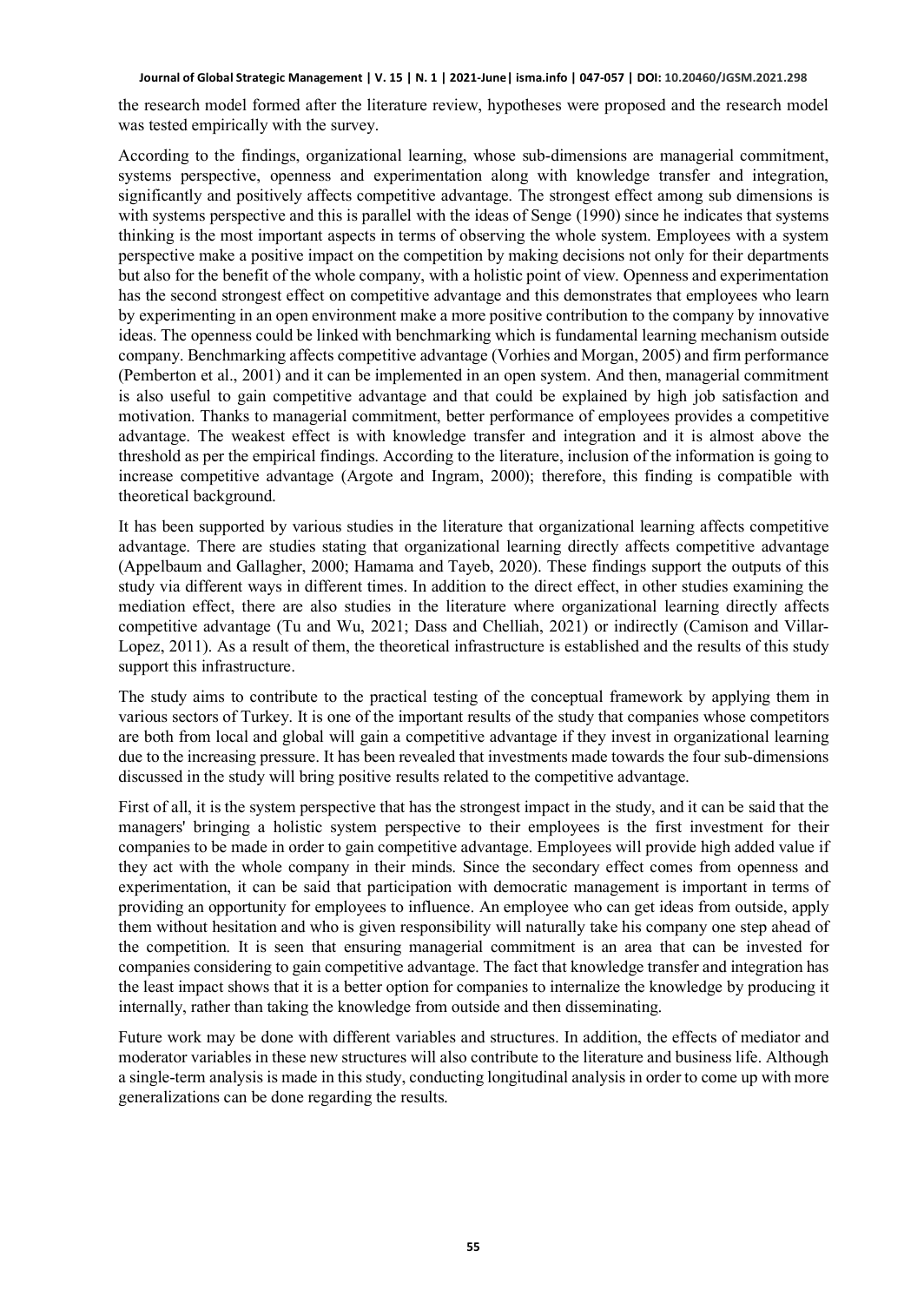#### **REFERENCES**

Appelbaum, S. H. and Gallagher, J., (2000), The competitive advantage of organizational learning, Journal of Workplace Learning, 12(2), pp.40-56.

Argote, L. and Ingram, P., (2000), Knowledge transfer: A basis for competitive advantage in firms, Organizational Behavior and Human Decision Processes, 82(1), pp.150-169.

Argyris, C. and Schön, D., (1978), Organizational Learning, Addison-Wesley, Reading, MA.

Bagozzi, R. P. and Yi, Y., (1988), On the evaluation of structural equation models, Journal of the Academy of Marketing Science, 16(1), pp.74-94.

Barney, J., (1991), Firm resources and sustained competitive advantage, Journal of Management, 17(1), pp.99-120.

Barney, J. and Hesterly, W. S., (2010), Strategic management and competitive advantage: Concepts and cases, Prentice Hall, New Jersey.

Camison, C. and Villar-Lopez, A., (2011), Non-technical innovation: Organizational memory and learning capabilities as antecedent factors with effects on sustained competitive advantage, Industrial Marketing Management, 40(8), pp.1294-1304.

Cohen, J., (1988), Statistical power analysis for the behavioral sciences, Lawrence Erlbaum Associates, New Jersey.

Daft, R. L. and Weick, K. E., (1984), Toward a model of organizations as interpretation systems, Academy of Management Review, 9(2), pp.284-295.

Dass, P. S. and Chelliah, S., (2021), Organizational Learning, Collective Human Capital and Performance of MNEs: The Mediating Effect of Competitive Advantage, Asian Journal of Research in Business and Management, 3(1), pp.80-95.

Ekowati, D. and Handriana, T., (2021), A Systematic Literature Review: The Influence of Information Technology Enabler And Organizational Learning on Performance, Library Philosophy and Practice, pp.1-21.

Eren, E., (2013), Stratejik Yönetim ve İşletme Politikası, Beta Yayınevi, İstanbul.

Fiol, C. M and Lyles, M. A., (1985), Organizational learning, Academy of Management Review, 10(4), pp.803-813.

Fornell, C. and Larcker, D.F., (1981), Evaluating structural equation models with unobservable variables and measurement error, Journal of Marketing Research, 18(1), pp.39-50.

Grant R. M., (1996), Prospering in dynamically-competitive environments: organizational capability as knowledge integration, Organization Science, 7(4), pp.375 –387.

Grant, R. M., (2008), Contemporary Strategy Analysis, Blackwell Publishing, Oxford.

Hair, J. F., Black, W. C., Babin, B. J. & Anderson, R. E., (2014), Multivariate data analysis, Pearson Education Limited, Essex.

Hair, J. F., Hult, G. T. M., Ringle, C. M. & Sarstedt, M., (2017), A Primer on Partial Least Squares Structural Equation Modeling (PLS\_SEM), Sage Publications, Thousand Oaks.

Hamama, M. and Tayeb, B., (2020), The impact of organizational learning on competitive advantage Case Study of "Algerie Telecom" of Laghouat, Dirassat Journal Economic Issue, 11(1), pp.507-520.

Hamel, G. and Prahalad, C. K., (1990), The core competence of the corporation, Harvard Business Review, 68(3), pp.79-91.

Hedberg, B., (1981), How organizations learn and unlearn, Handbook of organizational design, (1), pp.3- 27.